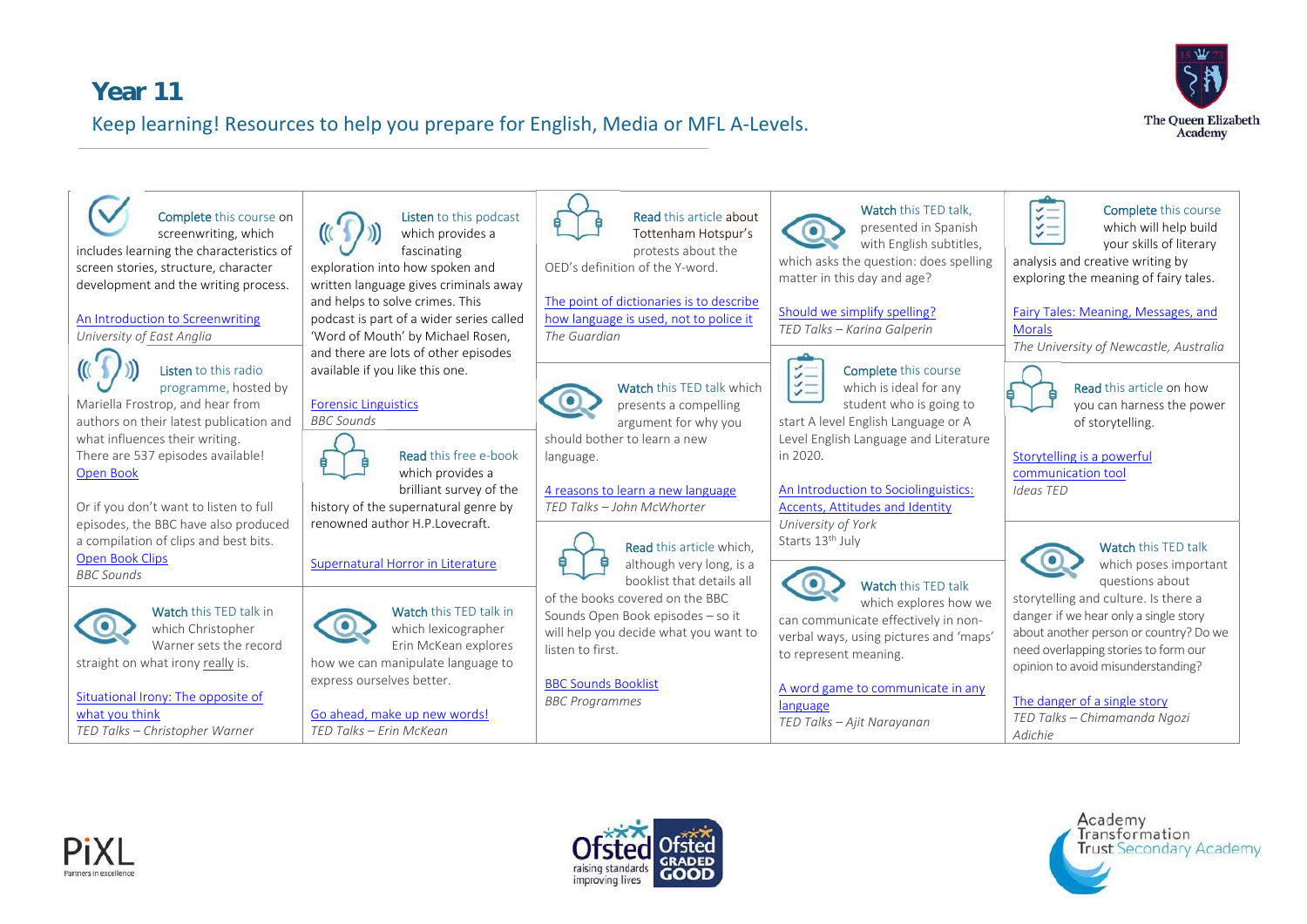# **Year 11** Keep learning! Resources to help you prepare for Science, Maths and Engineering A‐Level.









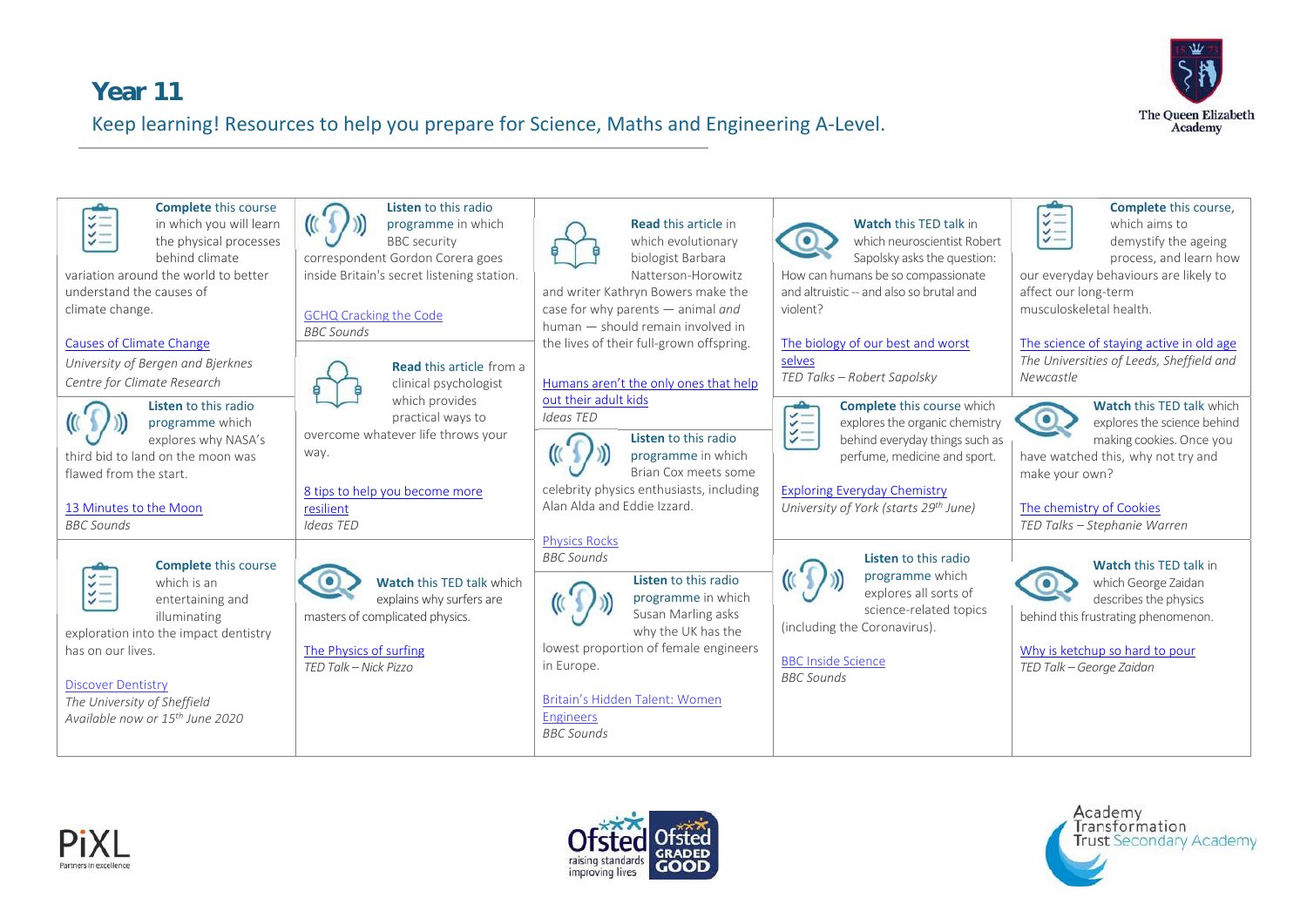

#### **Year 11**  Keep learning! Resources to help you prepare for Science, Maths and Engineering A‐Level.

| <b>Read this article from</b><br>marine scientist Roger<br>Hanlon. In it he<br>explores how the heck<br>colour-blind cephalopods - octopus,<br>squid and others - achieve such a<br>good colour match when they<br>camouflage (in short: amazing,<br>distributed brains).<br>Oddballs with high-level intelligence: a<br>Q & A with Roger Hanlon about the<br>amazing octopus | <b>Complete</b> this course<br>$\checkmark$<br>which will teach you<br>$\checkmark$ $-$<br>$\checkmark$<br>how to solve<br>$\checkmark$<br>encrypted maths<br>puzzles, in which numbers are replaced<br>by letters or symbols.<br>Maths Puzzles: Cryptarithms,<br>Symbologies and Secret Codes<br>Weizmann Institute of Science<br>(starts on 15 <sup>th</sup> June) | <b>Watch this TED talk in</b><br>which Angelina Arora<br>shares how a lasting<br>combination of curiosity and strategically<br>applied science could help solve the<br>world's problems.<br>What creating a toxin-free plastic taught me<br>about problem-solving<br>TED Talk - Angelina Arora | <b>Complete</b> this course<br>$\sharp \equiv$<br>and explore the<br>$\frac{1}{2}$<br>diverse skills and<br>knowledge required<br>to be a nurse and find out where a<br>career in nursing could take you.<br>Introduction to Nursing: Bioscience,<br><b>Psychology, and Sociology</b><br>University of Leeds<br>Starts 29 <sup>th</sup> June 2020 | Listen to this radio<br>programme<br>which tackles the big<br>issue of lack of<br>diversity in engineering. In the UK, 91%<br>of jobs in the engineering industry are<br>filled by men and 92% of jobs are filled<br>by white people. So what can we do<br>about it?<br><b>BBC Live Wires</b><br>How can we make UK engineering |
|-------------------------------------------------------------------------------------------------------------------------------------------------------------------------------------------------------------------------------------------------------------------------------------------------------------------------------------------------------------------------------|----------------------------------------------------------------------------------------------------------------------------------------------------------------------------------------------------------------------------------------------------------------------------------------------------------------------------------------------------------------------|------------------------------------------------------------------------------------------------------------------------------------------------------------------------------------------------------------------------------------------------------------------------------------------------|---------------------------------------------------------------------------------------------------------------------------------------------------------------------------------------------------------------------------------------------------------------------------------------------------------------------------------------------------|---------------------------------------------------------------------------------------------------------------------------------------------------------------------------------------------------------------------------------------------------------------------------------------------------------------------------------|
|                                                                                                                                                                                                                                                                                                                                                                               | <b>Watch this TED talk</b><br>which examines the<br>pharmaceutical industry<br>and its impact on doctors and the wider<br>medical world.<br>What doctors don't know about the<br>drugs they prescribe<br>TED Talk - Ben Goldacre                                                                                                                                     | $\sharp \equiv$<br>$\checkmark$<br>$\checkmark$<br>to refuse.<br>Understand the key principles of medicine administration<br>University of East Anglia                                                                                                                                         | <b>Complete</b> this course which is ideal for anyone considering<br>working in residential care homes or nursing. You will also learn<br>about the 6 'Rs' of medicine administration: right patient, right<br>medicine, right route, right dose, right time and resident's right                                                                 | more diverse?<br><b>BBC</b> Sounds                                                                                                                                                                                                                                                                                              |





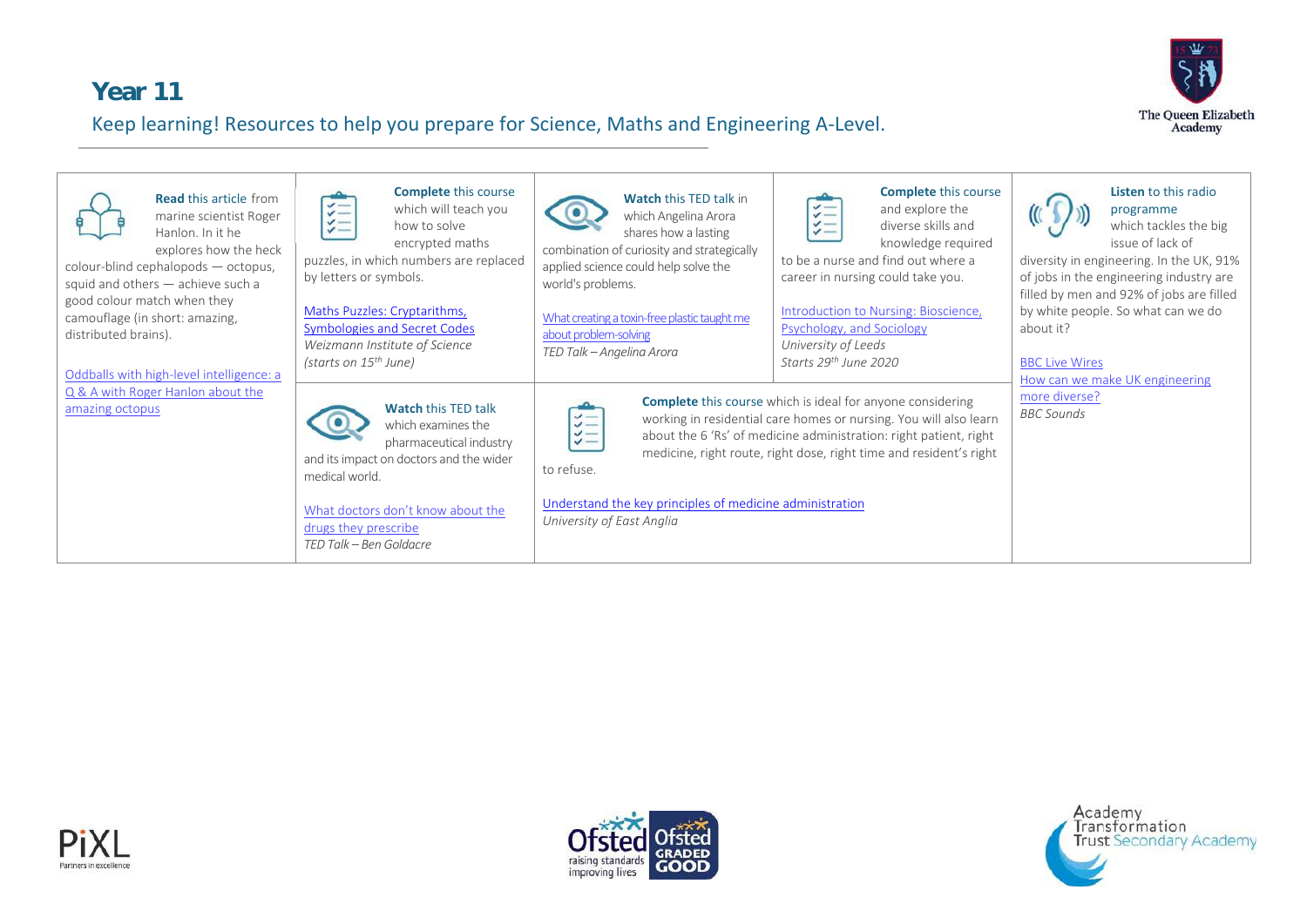## **Year 11**  Keep learning! Resources to help you prepare for Creative and Performing Arts A‐Level.



| <b>Complete</b> this<br>$\checkmark$ $-$<br>course about the<br>ジニ<br>seedy underbelly of<br>the art world - learn<br>how art is stolen, trafficked, found,<br>and returned.<br>Antiquities trafficking and art crime<br>The University of Glasgow                   | Listen to this radio<br>programme from<br>actor Jack P. Shepherd<br>who explores some<br>strange things that have happened in<br>theatres.<br><b>Ghost stories from Theatreland</b><br><b>BBC Sounds</b>                                 | <b>Read this article</b><br>about one musician's<br>personal experience<br>of the healing power<br>of music following a cancer diagnosis.<br>How music therapy helped Black Eyed<br>Peas star Taboo<br><b>BBC</b>                                                | <b>Watch this TED talk</b><br>about bionics, which<br>includes a performance<br>from ballroom dancer Adrianne<br>Haslet-Davis, who lost her left leg in<br>the 2013 Boston Marathon bombing.<br>The new bionics that let us run, climb<br>and dance<br>TED Talk - Hugh Herr                                                          | <b>Complete this</b><br>$\sharp =$<br>course to unleash<br>$\checkmark$<br>your musical<br>creativity and learn<br>how to write songs.<br>How to write your first song<br>The University of Sheffield                                                                         |
|----------------------------------------------------------------------------------------------------------------------------------------------------------------------------------------------------------------------------------------------------------------------|------------------------------------------------------------------------------------------------------------------------------------------------------------------------------------------------------------------------------------------|------------------------------------------------------------------------------------------------------------------------------------------------------------------------------------------------------------------------------------------------------------------|--------------------------------------------------------------------------------------------------------------------------------------------------------------------------------------------------------------------------------------------------------------------------------------------------------------------------------------|-------------------------------------------------------------------------------------------------------------------------------------------------------------------------------------------------------------------------------------------------------------------------------|
| <b>Listen</b> to this radio<br>programme that<br>explores the growing<br>popularity of grime<br>music through the story of Welsh act<br>Astroid Boys.<br><b>Generation Grime</b><br><b>BBC</b> Sounds                                                                | <b>Read this article</b><br>which explains why<br>actors belong to a<br>trade union, and how<br>it can protect a stage name.<br>What is Equity? All about the British<br>Actors Union in the UK<br>Acting in London                      | <b>Watch this TED talk and</b><br>performance which<br>explores conflicting<br>representations of black identity in the<br>1900s.<br>A historical musical that examines<br>black identity in the 1901 World's Fair<br>TED Talk - Amma Y. Ghartey-Tagoe<br>Kootin | <b>Complete this course</b><br>$\checkmark$ $-$<br>$\checkmark$<br>which explores how<br>$\checkmark$ —<br>$\checkmark$<br>musicians turn the<br>notation of a score into a memorable<br>performance and change how you<br>listen to music.<br>From notation to performance -<br>understanding musical scores<br>The Open University | Listen to this podcast<br>where leading artists,<br>writers and thinkers<br>discuss the ideas shaping our lives.<br>Over 750 episodes available.<br>Arts & Ideas<br><b>BBC</b> Sounds<br>(Also available via Apple Podcasts, Spotify<br>and Stitcher - search 'Arts & Ideas') |
| <b>Read this article about</b><br>artist Phil Hansen who<br>made a giant 8-foot-by-<br>10-foot portrait of Edgar Allen Poe<br>with thousands of earthworms.<br>What can you learn from creating an<br>Edgar Allen Poe portrait with 7,000<br>worms?<br>Ideas.Ted.Com | Watch this TED talk in<br>which Camille A. Brown<br>explores what happens<br>when communities let loose and express<br>themselves by dancing together.<br>A visual history of social dance in 25<br>moves<br>TED Talk - Camille A. Brown | <b>Complete</b> this MOOC<br>$\checkmark$ $-$<br>which explores<br>$\checkmark$<br>research into the<br>$\checkmark$ $-$<br>psychology behind<br>music and movement.<br>Music Moves: Why Does Music Make<br>You Move?<br>Future Learn                            | <b>Listen to this</b><br>podcast which asks<br>the question: Aside<br>from the physical landscape, what<br>does graffiti and street art actually<br>change?<br><b>Graffiti: Paint and Protest</b><br><b>BBC Sounds</b>                                                                                                               | <b>Watch this TED talk in</b><br>which Willard Wigan<br>speaks about how a<br>difficult childhood led him to discover<br>his unique ability for sculpting figures<br>small enough to fit on the head of a<br>pin!<br>Hold your breath for micro-sculpture<br><b>TED Talks</b> |





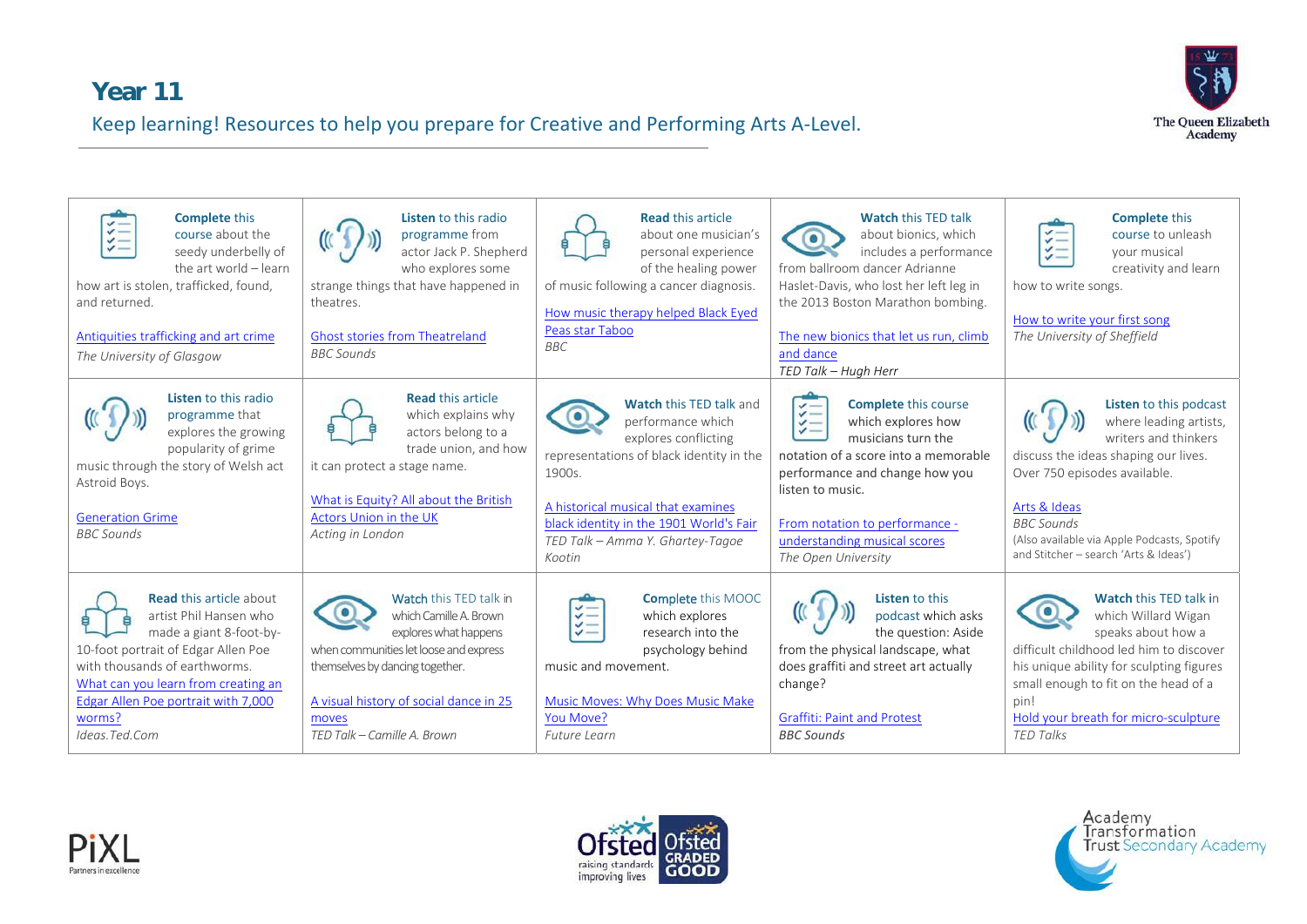# **Year 11**  Keep learning! Resources to help you prepare for Social Sciences and Humanities A‐Level



| <b>Complete this</b><br>$\checkmark$<br>$\checkmark$<br>MOOC.<br>$\checkmark$<br>$\checkmark$<br>This free online<br>course explores the<br>building blocks of our political views:<br>freedom, community, place, justice<br>and choice.<br>Propaganda and Ideology in Everyday<br>Life<br>University of Nottingham and the<br>British Library<br>Available now | <b>Listen</b> to this radio<br>programme.<br>Comedy series that<br>takes listeners back in<br>time, feeding hashtags, trolls and<br>trending topics into moments in<br>History.<br><b>History Retweeted</b><br><b>BBC Programmes</b>                                                    | <b>Read this article.</b><br>We humans are pretty<br>poor judges of who<br>we should trust, says<br>psychologist Julia Shaw.<br>What makes a person creepy? And<br>what purpose do our creep detectors<br>serve? A psychologist explains<br>Ideas TED                                                             | <b>Watch this TED talk.</b><br>Behold, courage. These<br>speakers have the<br>fortitude to stand up to some of the<br>world's greatest injustices.<br>The Pursuit of Justice: A series of 8<br>programmes<br>TED Talks - Bryan Stevenson, Sunitha<br>Krishnan, Bahia Shehad, Adam Foss,<br>Aaron Huey, iO Tillett Wright, Leymah<br>Gbowee, Anand Giridharadas, Karen<br>Tse and Kevin Bales | <b>Complete this</b><br>$\sharp \equiv$<br>course.<br>$\checkmark$ $-$<br>Learn about the<br>beginnings of this<br>radical religious group as it emerged in<br>17th century England, with this free<br>online course.<br>Radical Spirituality: the Early History of<br>the Quakers<br>Lancaster University and Woodbrooke<br><b>Quaker Study Centre</b><br>Starts 27 <sup>th</sup> April 2020 |
|-----------------------------------------------------------------------------------------------------------------------------------------------------------------------------------------------------------------------------------------------------------------------------------------------------------------------------------------------------------------|-----------------------------------------------------------------------------------------------------------------------------------------------------------------------------------------------------------------------------------------------------------------------------------------|-------------------------------------------------------------------------------------------------------------------------------------------------------------------------------------------------------------------------------------------------------------------------------------------------------------------|----------------------------------------------------------------------------------------------------------------------------------------------------------------------------------------------------------------------------------------------------------------------------------------------------------------------------------------------------------------------------------------------|-----------------------------------------------------------------------------------------------------------------------------------------------------------------------------------------------------------------------------------------------------------------------------------------------------------------------------------------------------------------------------------------------|
| <b>Listen</b> to this radio<br>programme.<br>History as told by the people who were<br>there. There are hundreds of episodes<br>with a new one every day.<br><b>Witness History</b><br><b>BBC Programmes</b>                                                                                                                                                    | <b>Read this article.</b><br>When we needlessly<br>apologise, we end up<br>making ourselves<br>small and diminish what we're trying to<br>express, says sociologist Maja<br>Jovanovic.<br>Sorry to bother you, but do you say<br>"sorry" too much? What to say<br>instead.<br>Ideas TED | <b>Watch this TED talk.</b><br>How much of what you<br>think about psychology is<br>actually wrong? In this whistle-stop tour<br>of disproved ideas, Ben Ambridge shares<br>nine popular ideas about psychology that<br>have been proven wrong.<br>9 Myths about psychology, debunked<br>TED Talks - Ben Ambridge | <b>Complete</b> this course.<br>$z =$<br>Explore all things<br>$\checkmark$<br>$\checkmark$<br>weather - from storms<br>to climate – with this<br>course that looks at the basic<br>processes behind the weather.<br>Learn About Weather<br>University of Exeter, Met Office and<br>the Royal Meteorological Society                                                                         | <b>Listen</b> to this radio<br>programme.<br>From the Russian<br>revolution in 1917 to<br>the collapse of the Soviet Union in<br>1991 – how communism shaped the<br>world.<br><b>Soviet History</b><br><b>BBC Programmes</b>                                                                                                                                                                  |





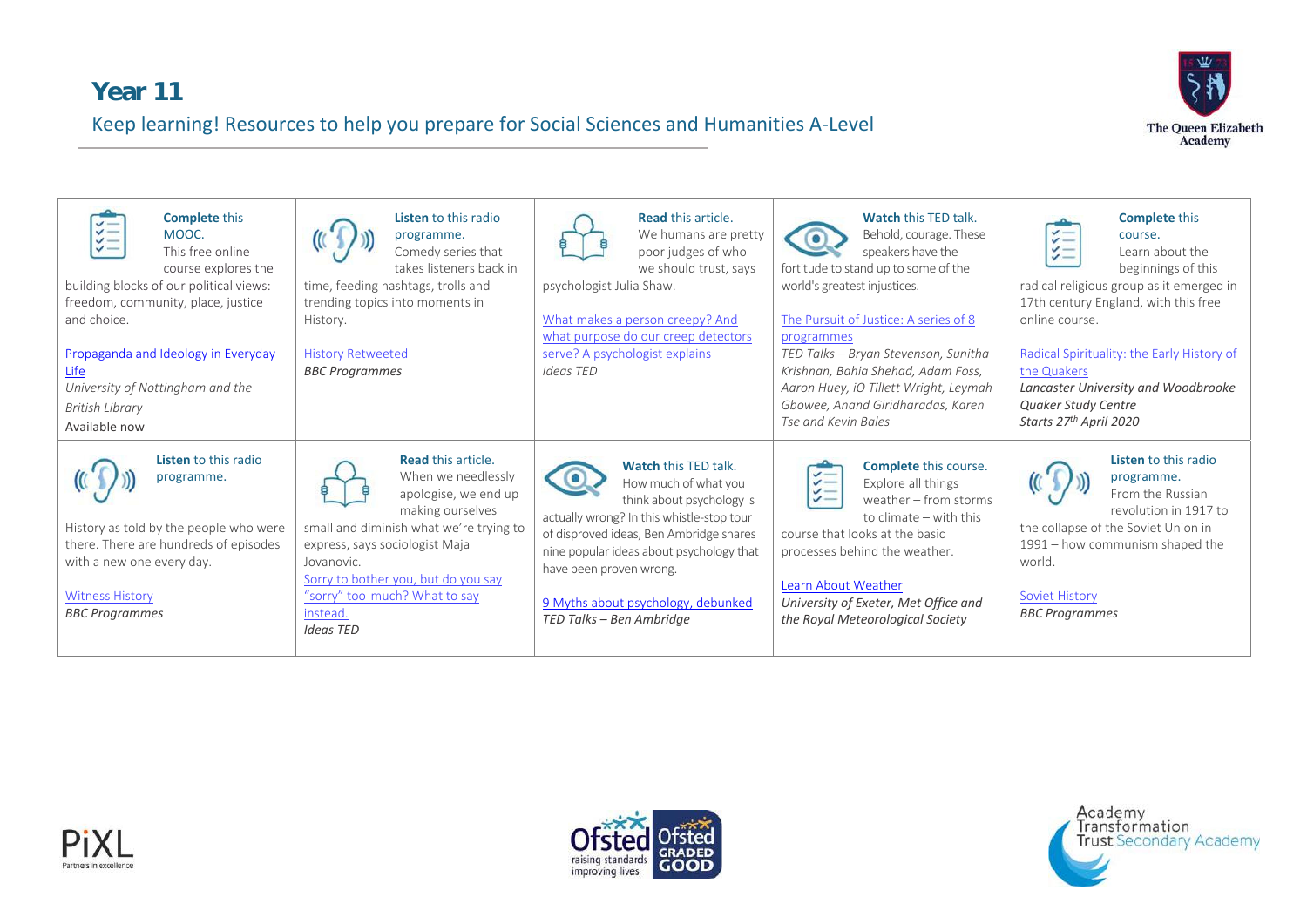# **Year 11**  Keep learning! Resources to help you prepare for Social Sciences and Humanities A‐Level



| <b>Read this article.</b><br>"Africa is doomed to<br>be poor" - this<br>wrongheaded<br>statement is an example of the destiny<br>instinct, the belief that innate<br>characteristics determine the destinies<br>of countries or cultures.<br>Cultures, nations and religions are not<br>rocks $-$ they're always changing<br><b>Ideas TED</b> | <b>Watch this TED talk.</b><br>Insightful talks that offer<br>fresh, thoughtful<br>perspectives on Black identity. This playlist<br>has 23 different talks all exploring<br>different aspects of black identity, culture<br>and history.<br>Talks to celebrate Black History Month<br><b>TED Talk</b>              | <b>Complete this</b><br>course.<br>$\checkmark$<br>$\sharp =$<br>Explore the diverse<br>skills and knowledge<br>required to be a nurse and find out<br>where a career in nursing could<br>take you.<br>Introduction to Nursing: Bioscience,<br>Psychology, and Sociology<br>University of York<br>Starts or 29 <sup>th</sup> June 2020 | Listen to this radio<br>programme.<br>How is the spread of<br>coronavirus changing<br>consumer behaviour?<br>The psychology of panic buying<br><b>BBC Programmes</b>                                                                                                                                                  | <b>Read this article.</b><br>This article pivots<br>through 13.7 billion<br>years of history,<br>telling a story of how the world $-$<br>against all odds - became a place of 7<br>billion humans interconnected in highly<br>complex ways.<br>A history curriculum that starts at the<br>beginning of time<br><b>Ideas TED</b> |
|-----------------------------------------------------------------------------------------------------------------------------------------------------------------------------------------------------------------------------------------------------------------------------------------------------------------------------------------------|--------------------------------------------------------------------------------------------------------------------------------------------------------------------------------------------------------------------------------------------------------------------------------------------------------------------|----------------------------------------------------------------------------------------------------------------------------------------------------------------------------------------------------------------------------------------------------------------------------------------------------------------------------------------|-----------------------------------------------------------------------------------------------------------------------------------------------------------------------------------------------------------------------------------------------------------------------------------------------------------------------|---------------------------------------------------------------------------------------------------------------------------------------------------------------------------------------------------------------------------------------------------------------------------------------------------------------------------------|
| <b>Watch this TED talk.</b><br>Pepper spray, Tasers, tear<br>gas, rubber bullets -- these<br>"non-lethal" weapons are being used by<br>more and more local police forces. This<br>talk explores the ethics of the police and<br>their application of human rights.<br>Non-lethal weapons, a moral hazard?<br>TED Talk - Stephen Coleman       | <b>Complete this</b><br>$\sharp =$<br>course.<br>$\frac{1}{2}$<br>Explore how the<br>Universal Declaration<br>of Human Rights relates to your daily<br>life.<br><b>Explore the impact of the Universal</b><br><b>Declaration of Human Rights</b><br>Amnesty International<br>Starts on 13 <sup>th</sup> April 2020 | <b>Listen</b> to this radio<br>programme.<br>This is ideal for any<br>student who is going<br>to be studying Sociology in the<br>Autumn. This series explores how<br>society works from Snobbery to Law<br>and Order.<br><b>Thinking Allowed</b><br><b>BBC</b> Programmes                                                              | <b>Read this article.</b><br>The oceans are a<br>gorgeous, rich and<br>diverse ecosystem<br>that have inspired and supported<br>humanity for millennia. But the oceans<br>are also choked with plastic and<br>becoming more acidic by the day.<br>4 ways to get people to care about the<br>ocean<br><b>Ideas TED</b> | Listen to this radio<br>programme.<br>Radio 4's long-running<br>legal magazine<br>programme, featuring reports and<br>discussion on matters relating to law.<br>Law in Action<br><b>BBC Sounds</b>                                                                                                                              |





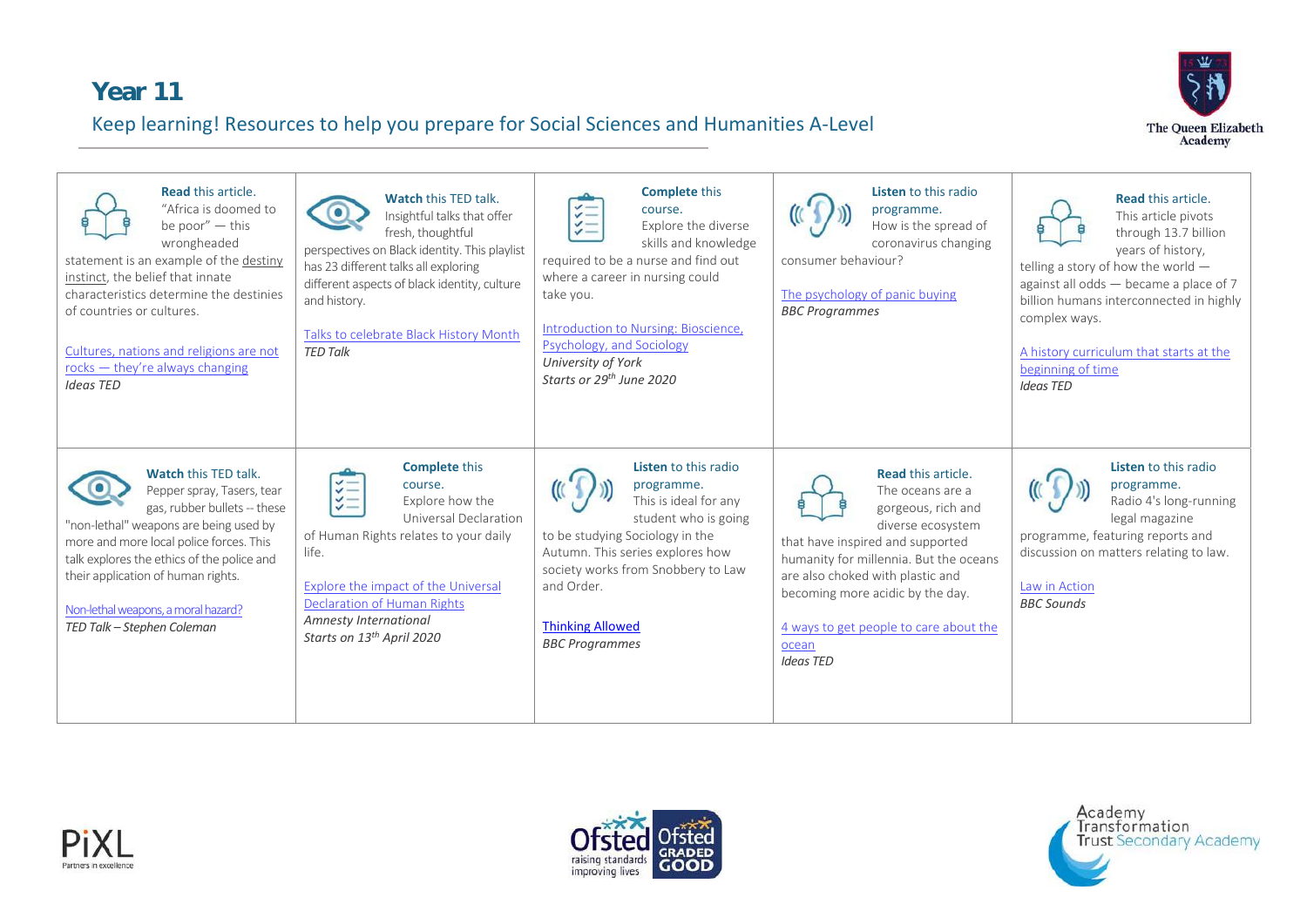#### **Year 11**

Keep learning! Resources to help you prepare for IT, Computer Science or Business A‐Level.



| $\checkmark$<br><b>Complete this</b><br>$\checkmark =$<br>course which<br>provides an<br>introduction to social media and<br>marketing.<br>Create a social media and<br>marketing campaign | Listen to this radio<br>programme about<br>how the marketing industry uses<br>our sense of guilt to influence<br>what we buy.<br><b>Marketing: The Power of Shame</b><br><b>BBC Sounds</b> | <b>Read this article</b><br>about leadership<br>skills and styles, plus advice on<br>how to improve your own<br>leadership.<br><b>Become a Leader</b><br><b>Future Learn</b> | <b>Watch this talk</b><br>which explores how<br>targeting gender fails to drive<br>businesses forward.<br>Why gender-based marketing is<br>bad for business<br>TED Talk - Gaby Barrios | $\checkmark$<br><b>Complete this</b><br>$\check{z}$ $=$<br>course which is<br>ideal for those who would like to<br>set up a coding club for younger<br>students when school is back<br>open.<br>Prepare to run a coding club |
|--------------------------------------------------------------------------------------------------------------------------------------------------------------------------------------------|--------------------------------------------------------------------------------------------------------------------------------------------------------------------------------------------|------------------------------------------------------------------------------------------------------------------------------------------------------------------------------|----------------------------------------------------------------------------------------------------------------------------------------------------------------------------------------|------------------------------------------------------------------------------------------------------------------------------------------------------------------------------------------------------------------------------|
| Institute of Coding and the<br>University of Leeds                                                                                                                                         | <b>Read this article</b>                                                                                                                                                                   | <b>Watch this talk.</b>                                                                                                                                                      | <b>Complete this</b><br>$\checkmark$                                                                                                                                                   | Code Club and Raspberry Pi                                                                                                                                                                                                   |
| Listen to this radio<br>interview with<br>software pioneer<br>Dame Stephanie Shirley.                                                                                                      | about whether<br>students should<br>learn how to code or not - start a<br>debate with friends about                                                                                        | also from Dame<br>Stephanie Shirley, which explains<br>how she set up an all-female<br>software empire under the name                                                        | $\checkmark$<br>$\checkmark$ —<br>course which is<br>ideal for those who<br>want to learn the basics of<br>filmmaking or those who want to                                             | Watch this talk on the<br>impact that artificial<br>intelligence and<br>robotics will have on jobs in the                                                                                                                    |
| <b>Life Scientific</b>                                                                                                                                                                     | whether you agree or disagree!                                                                                                                                                             | 'Steve'.                                                                                                                                                                     | set up a club when schools re-<br>open.                                                                                                                                                | future.                                                                                                                                                                                                                      |
| <b>BBC Sounds</b>                                                                                                                                                                          | Teaching children coding is a<br>waste of time<br>The Telegraph                                                                                                                            | Why do ambitious women have<br>flat heads?                                                                                                                                   | Filmmaking and animation in the                                                                                                                                                        | The jobs we'll lose to machines -<br>and the ones we won't                                                                                                                                                                   |
| <b>Watch this talk which</b>                                                                                                                                                               |                                                                                                                                                                                            | TED Talk - Dame Stephanie<br>Shirley                                                                                                                                         | classroom<br>Into Film                                                                                                                                                                 | TED Talk - Anthony Goldbloom                                                                                                                                                                                                 |
| explores some of the<br>philosophical ideas<br>surrounding artificial intelligence.<br>What happens when our<br>computers are smarter than we                                              | Listen to this radio<br>programme which<br>explores whether<br>computers can beat humans at<br>games.                                                                                      | <b>Read this article</b><br>about the future<br>of teaching in the<br>world of AI.                                                                                           | <b>Watch this talk from a</b><br>successful start-up<br>founder, where he<br>explains the surprising result of<br>his research.                                                        | <b>Complete this</b><br>NIII<br>course which<br>explores how the<br>way we work will change in a<br>world of automation.                                                                                                     |
| are?<br>TED Talk - Nick Bostrom                                                                                                                                                            | SeriouslyGame over humans<br><b>BBC Sounds</b>                                                                                                                                             | Intelligent machines will replace<br>teachers in ten years<br>The Independent                                                                                                | The single biggest reason why<br>start-ups succeed<br>TED Talk - Bill Gross                                                                                                            | The future of work - preparing for<br>disruption<br><b>Open Learning Campus</b>                                                                                                                                              |